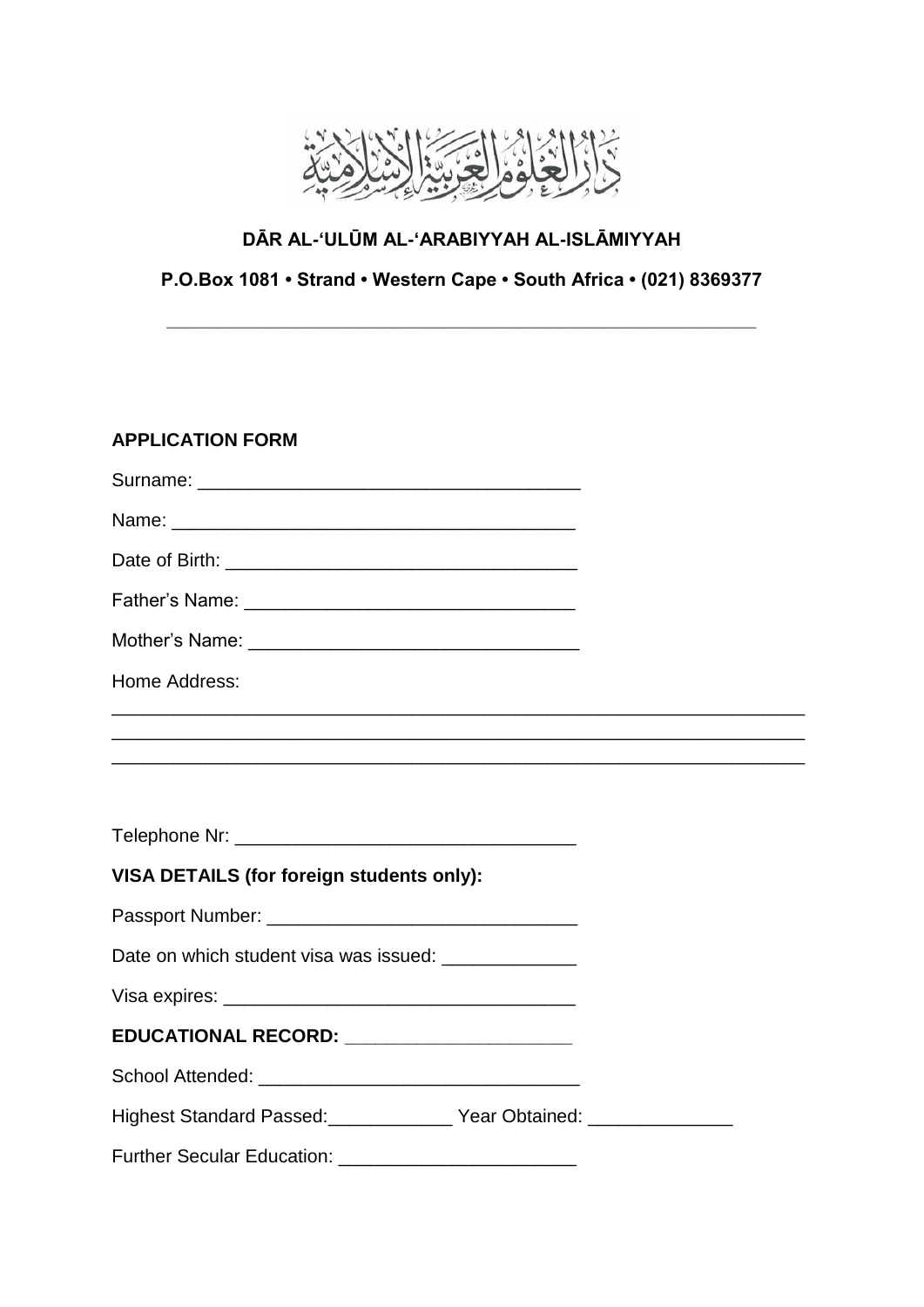Level Achieved: \_\_\_\_\_\_\_\_\_\_\_\_\_\_\_\_\_\_ Year Obtained: \_\_\_\_\_\_\_\_\_\_\_\_\_\_\_\_\_\_\_\_\_\_\_\_\_\_\_\_\_\_ Madrassah Attended: **Warehouse** and the manufacture of the manufacture of the manufacture of the manufacture of the manufacture of the manufacture of the manufacture of the manufacture of the manufacture of the manufacture Level Achieved: example of Year Obtained: Further Islāmic Education: \_\_\_\_\_\_\_\_\_\_\_\_\_\_\_\_\_\_\_\_\_\_\_\_\_\_

Level Achieved: \_\_\_\_\_\_\_\_\_\_\_\_\_\_\_\_\_\_\_\_\_\_\_\_\_\_\_ Year Obtained: \_\_\_\_\_\_\_\_\_\_\_

## **HEALTH**

Does the applicant suffer from any illnesses that would affect his studies or his stay at the institute? If yes, specify. \_\_\_\_\_\_\_\_\_\_\_\_\_\_\_\_\_\_\_\_\_\_\_\_\_\_\_\_\_\_\_\_\_

#### **INDEMNITY**

The applicant or when a minor, his parent or guardian, hereby indemnifies the institute against prosecution in the event of accidental injury or otherwise at the institute.

Signature of Applicant/Parent/Guardian:

#### **FEES**

The yearly tuition fee of the institute is R24 000. Cross out the non-applicable words:

- The applicant is ABLE/UNABLE to pay this sum.
- If ABLE, he will pay the sum in FULL/PART.
- If in PART, specify the amount R

Those who have undertaken to pay the fees, either in full or part, will be furnished with periodical accounts.

Declaration by parent, guardian or sponsor:

I the undersigned in my capacity as the PARENT, GUARDIAN, SPONSOR of

hereby undertake to pay his fees as indicated here above.

Name: \_\_\_\_\_\_\_\_\_\_\_\_\_\_\_\_\_\_\_\_\_\_\_\_\_\_\_\_\_\_\_\_\_\_\_Signature: \_\_\_\_\_\_\_\_\_\_\_\_\_\_\_\_\_\_\_\_\_\_\_\_\_\_\_\_